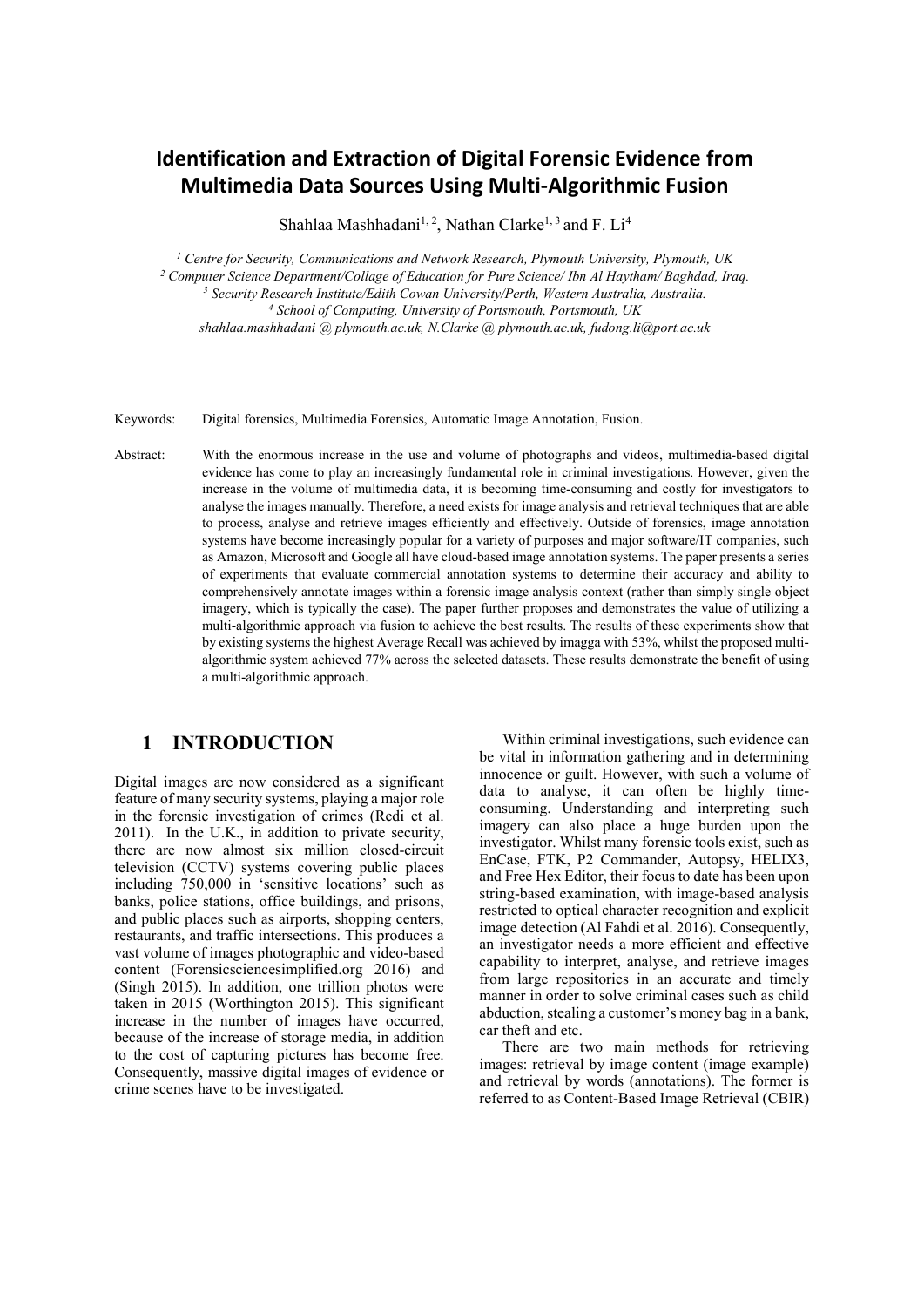and the latter, Annotation Based Image Retrieval (ABIR). CBIR is suitable for retrieved images such as X-ray pictures and faces of criminals from a video that record in a crime scene. However, there are two main shortcomings of CBIR. The first is CBIR cannot deal with applications that contain more semantic relationships even after adopting comprehensive image processing techniques. For instance, to retrieve images that related to the "Iraq war", it is difficult to determine the kind of query image that can give acceptable and precise results. This is because the concepts cannot be fully represented by visual features. The other shortcoming is the CBIR premise; an example image must be available for the user, while in ABIR a user can simply compose queries using natural language (Inoue 2004). ABIR can itself be divided into two parts, Automatic Image Annotation (AIA) and query processing (Hidajat 2015). The main objective of the AIA is to determine the best annotations that can be used to describe the visual content of an untagged or wrongly tagged image (Tian 2015).

The ability for an investigator to search based upon keywords (an approach that already exists within forensic tools for character-based evidence) provides a simple and effective approach to identify relevant imagery. However, the focus of previous work in AIA has been focussed upon the general domain of image analysis, rather than focusing on the specific requirements that exist in a forensic image analysis context. Within the general context, there are a number of commercial AIA systems such as Google Cloud API (Google Cloud Platform 2017) and Clarifai (Calrifai 2018).

The aim of this paper is two-fold. To understand and evaluate the performance of current commercial AIA systems and secondly, to determine whether a multi-algorithmic approach to classification would improve the underlying performance. The reasons for using the multi-algorithmic approach are to increase annotation accuracy, improve the retrieval performance and collect different annotations for the same image (synonyms for the same object such as car and vehicle).

The remainder of the paper is organized as follows. Section 2 provides an overview of the current state-of-the-art within an AIA. Building upon this, Section 3 presents the research hypothesis and methodology. Section 4 presents the experimental results, with Section 5 providing a discussion of the approach and areas for future development. The conclusion is presented in Section 6.

### **2 LITERATURE REVIEW**

The authors were unable to identify any studies that have focused upon AIA for the specific purpose of forensic image analysis. Only (Lee et al. 2011) deals with a particular forensic image database containing a large collection of tattoo images (64,000 tattoo images, provided by the Michigan State Police). They achieved 90.5% retrieval accuracy; however, the retrieval performance was affected by low-quality query images, such as images with low contrast, uneven illumination, small tattoo size, or heavy body hair covering the tattoo. To overcome the low quality of such images. They employed image annotation to improve the results; however, they depended on manual image annotation, which is time-consuming and is deemed unsuitable when dealing with a large volume of images. The performance of AIA systems is measured in two ways: annotation validation and retrieval performance. Annotation validation is measured by equation 1.

$$
Precision = \frac{number\ of\ correct\ words}{number\ of\ annotation\ words}
$$
 (1)

Whereas, retrieval performance is measured in terms of three parameters: precision (P), recall (R) and Fmeasure (F), as defined in equations 2, 3, and 4, respectively.

$$
Precision = \frac{Number of relevant images retrieved}{Total number of images retrieved} \tag{2}
$$

$$
Recall = \frac{Number of relevant images retrievedTotal relevant images in collection} (3)
$$

$$
F = 2 * \frac{\text{precision} * \text{recall}}{\text{precision} + \text{recall}} \tag{4}
$$

 In recent years, several studies have focused on the AIA as illustrated in Table 1. The studies utilized a number of different datasets with differing compositions, making it difficult to compare their performances directly. It does, however, provide an understanding of the general performance that can be achieved. With respect to the dataset, several authors examined their systems using the Corel 5k dataset (Li et al. 2012) (Xie et al. 2013) (Zhang et al. 2013) (Bahrami and Abadeh 2014) (Zhang 2014b) (Zhang 2014a) (Hou and Wang 2014) (Yuan-Yuan et al. 2014) (Murthy et al. 2014) and (Tian 2014). The study (Hou and Wang 2014) achieved 80% P, which is higher than the results of other studies using the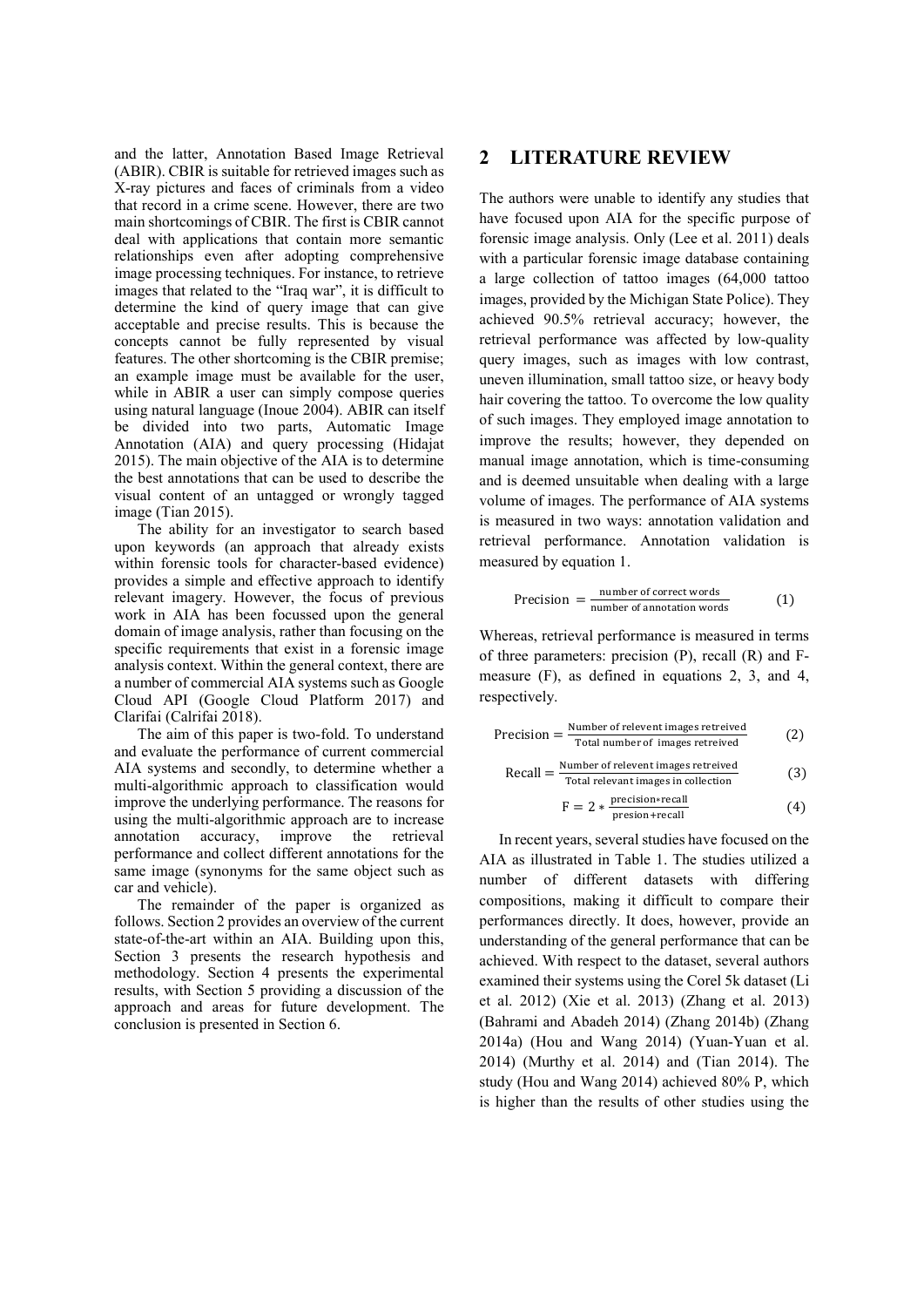same dataset with a single or double classifier(s). This can be explained by the fact that multiple classifiers can improve accuracy results by combining the advantages of all implemented classifiers. In addition, the use of multiple classifiers affords the chance to generate different results that can be fused together in order to achieve high accuracy of annotation results. (Bahrami and Abadeh 2014) (Zhang, 2014a) and (Tian, 2014) used the same dataset (Corel 5k) and segmentation method (the normalized cut algorithm) and their P were 34%, 25%, and 24% respectively. These varying results can be attributed to using different types of classifiers and variation in feature extraction methods. The research studies by (Zhang, 2014b) and (Zhang, 2014a) applied the same segmentation approach, feature extraction methods and dataset (Corel 5K) the former study reported 34% P and 24% R using linear regression for the classification task. The latter utilized non-linear regression and the accuracies were varied by implementing the Gaussian kernel and the polynomial kernel functions.

| Table 1: Summary of AIA Studies. |  |
|----------------------------------|--|
|----------------------------------|--|

| <b>Authors</b>                                     | <b>Segmentation Method</b>              | <b>Feature Extraction</b>                                                              | <b>Classifier Name</b>                                                  |                       |                          |                          | Performance (%) Dataset Name                            | Images<br>No.          |
|----------------------------------------------------|-----------------------------------------|----------------------------------------------------------------------------------------|-------------------------------------------------------------------------|-----------------------|--------------------------|--------------------------|---------------------------------------------------------|------------------------|
|                                                    |                                         |                                                                                        |                                                                         | P                     | R                        | F                        |                                                         |                        |
| Hidajat<br>2015                                    | Gaussian Mixture model                  | <b>SIFT</b>                                                                            | <b>SVM</b>                                                              | 88                    | 65                       | 76                       | <b>LAMDA</b>                                            | 541                    |
| Sumathi and<br>Hemalatha<br>2011                   |                                         | JEC feature extraction                                                                 | <b>SVMs</b>                                                             | 77                    | 35                       | 51                       | Flicker                                                 | 500                    |
| Li et al.<br>2012                                  | Dividing image into<br>blocks $(16*16)$ | Color: 24 color features<br>Texture: 12 texture features                               | Hybrid<br>Generative/Discriminative<br>Model                            | 32                    | 28                       | ä,                       | Corel                                                   | 5000                   |
| Xie et al.<br>2013                                 | ÷.                                      | 12 visual features                                                                     | Two-phase generation<br>model (LIBSVM, co-<br>occurrence measures)      | 34<br>44              | 51<br>50                 | 41<br>47                 | Corel 5K<br><b>MIR Flickr</b>                           | 5000<br>25000          |
| Zhang et al.<br>2013                               | JSEG algorithm                          | Color: 1 color feature<br>Texture: 1 texture features<br>Shape: 10 shape features      | Decision Tree                                                           | 65                    | ä,                       | $\omega$                 | Corel5K<br>Google image                                 | 5000<br>5000           |
| Bahrami and<br>Abadeh<br>2014                      |                                         |                                                                                        | K-nearest neighbor                                                      | 30<br>40              | 33<br>$\overline{30}$    | 31<br>35                 | Corel 5K<br><b>IAPR TC-12</b>                           | 4999<br>19627          |
| Tariq and<br>Foroosh 2014                          | Divide images into $5*6$<br>grid        | Color: 18 color features<br>Texture: 12 texture features<br>Shape: 5 shape features    | K-mean algorithm                                                        | 55<br>45              | 20<br>19                 | $\overline{a}$           | IAPR-TC 12<br>ESP-Game                                  | 19846<br>21844         |
| Zhang<br>2014 <sub>b</sub>                         | the normalized cut<br>algorithm         | 36-dimensional visual<br>features for each region                                      | Linear regression                                                       | 34                    | 24                       | $\omega$                 | Corel                                                   | 5000                   |
| Zhang<br>2014a                                     | the normalized cut<br>algorithm         | 36-dimensional visual<br>features for each region                                      | Non-Linear regression<br>(Gaussian kernel and the<br>polynomial kernel) | 25<br>33              | 41<br>48                 | $\overline{\phantom{a}}$ | Corel                                                   | 5000                   |
| Hou and<br><b>Wang 2014</b>                        |                                         | <b>SIFT</b>                                                                            | SVM, Spatial Pyramid<br>and Histogram<br>Intersection Kernels           | 80<br>$\frac{84}{95}$ | ÷,                       | ä,                       | Caltech-256<br>Corel 5k<br>Stanford 40 actions          | 210<br>210<br>420      |
| Bhargava<br>2014                                   | Hessian blob detector                   | <b>SURF</b>                                                                            | SVM                                                                     | 38                    | 35                       | $\blacksquare$           | <b>IAPR TC12</b>                                        | 20000                  |
| Yuan-Yuan et<br>al. 2014                           |                                         | Color: 3 color features<br>Texture: 2 texture features                                 | Baseline Model No-<br>parameter Probabilistic<br>Model                  | 26                    | 28                       | L.                       | Corel 5K                                                | 5000                   |
| Oujaoura et al.<br>2014                            | Region growing method                   | Color: 1 color feature<br>Texture: 1 texture feature<br>Shape: 1 shape feature         | SVM, Neural networks,<br>Bayesias networks and<br>nearest neighbor      | 70                    |                          | ÷,                       | ETH-80                                                  | 3280                   |
| Murthy et al.<br>2014                              |                                         | Color: 9 color features                                                                | SVM, Discrete Multiple<br>Bernoulli Relevance<br>Model                  | $\frac{36}{55}$<br>56 | $\frac{48}{25}$          | $\sim$                   | $CoreI-5K$<br>ESP-Game<br>IAPRTC-12                     | 5000<br>20770<br>19627 |
| Tian<br>2014                                       | Normalized cut algorithm                | Color: 81 color features<br>Texture: 179 texture features<br>Shape: 549 shape features | TSVM, Bayesian model                                                    | 24                    |                          | $\blacksquare$           | Corel 5K                                                | 5000                   |
| Majidpour<br>2015                                  |                                         | Color: 2 color features<br>Texture: 1 texture feature                                  | <b>SVM</b>                                                              | 93<br>64<br>95        | $\overline{\phantom{a}}$ | $\sim$                   | image bank relate<br>to the training set<br>TUDarmstadt | 325                    |
| Xia et al.<br>2015                                 | Image's low-level features              | Region area, width and high<br>for each region                                         | K-mean algorithm                                                        | 35                    | 44                       | ÷.                       | <b>IAPR TC-12</b>                                       | 1800                   |
| <b>SREEDHAN</b><br>YA and<br><b>CHHAYA</b><br>2017 |                                         | 6 Features                                                                             | Semi-Supervised CCA                                                     | 57                    | 46                       | ä,                       | LabelMe<br>Caltech                                      | 96                     |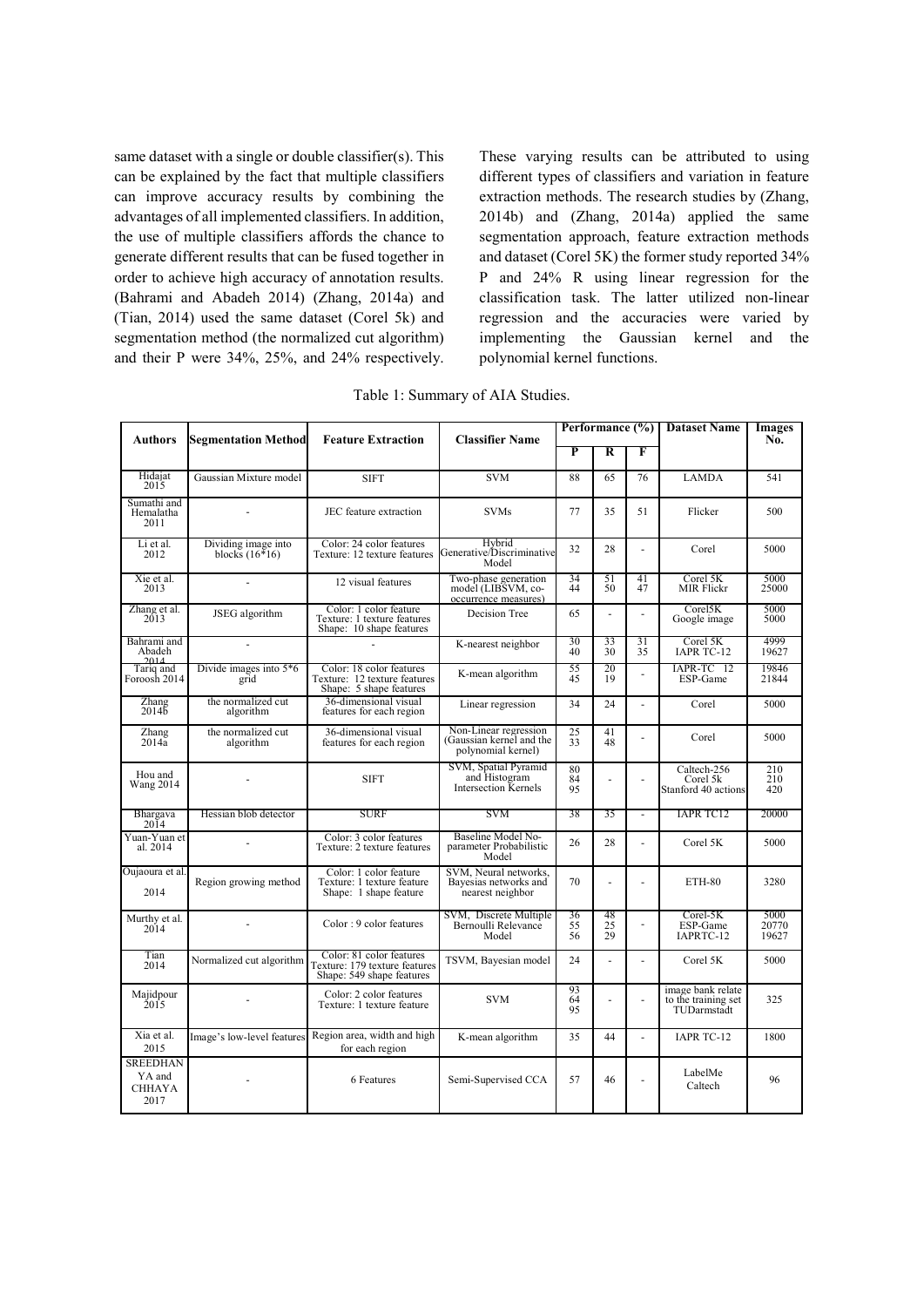The prior research demonstrates the performance that can be achieved can vary considerably, between classifiers and even with the same segmentation and feature extraction approach and dataset. It is, therefore, challenging to really understand the extent to which this approach works in practice.

Some studies have dealt with the image as one object and ignored the segmentation stage such as (Sumathi and Hemalatha 2011) (Xie et al. 2013) (Bahrami and Abadeh 2014) (Hou and Wang 2014) (Yuan-Yuan et al. 2014) (Murthy et al. 2014) (Majidpour et al. 2015) and (SREEDHANYA and CHHAYA 2017). The highest P was achieved by the studies (Sumathi and Hemalatha 2011) (Majidpour et al. 2015) and (SREEDHANYA and CHHAYA 2017) that utilized a small set of images to evaluate their performance. Indeed, it appears that as the size of the dataset increases, the retrieval accuracy decreases. This suggests results are particularly sensitive to the nature, composition and size of the dataset. This finding is also repeated in the study that employed the segmentation algorithm such as (Hidajat 2015). This is expected because an increase in the number of images that need to be analysed also leads to greater diversity in their contents, and thus the number of features needed to describe these contents will also increase. This, in turn, means that the feature extraction and comparison process to retrieve relevant images will be more complicated, and so the retrieval accuracy will be more inefficient.

On another note, (Hidajat 2015) (Sumathi and Hemalatha 2011) (Oujaoura et al. 2014) and (SREEDHANYA and CHHAYA 2017) offered good procedures for AIA and achieved high retrieval accuracy. However, these studies have been typically evaluated against datasets with a specific focus. They do not have the complexity and diversity that one might expect with a forensic investigation. The need for diversity and complexity in the forensic investigation comes from the diversity of cases that need to be solved which lead to the diversity of images contents that required to be analysed in order to find the evidence thereby solve the crime. As demonstrated above, AIA studies suffer from multiple problems. First, there is no standard annotation database for performance testing. Second,

there is a disparity in system performance, because of the divergence in segmentation, features, and classifier approaches, as well as the number of images used in the assessment. Third, most studies conduct experiments using unrealistic image databases. Datasets that are unrelated to real-life complex and diverse imagery as would be expected in a forensic case. This makes it impossible to determine whether these studies would achieve a high performance in forensic image analysis.

Many commercial AIA systems that exist and have been designed by big players within the market (e.g. Google, Microsoft). However, there is little evidence or literature to suggest how well these systems work and to what extent the problems that exist within the academic literature still remain.

## **3 RESEARCH HYPOTHESIS AND METHODOLOGY**

It is clear from the prior art that research in AIA has been undertaken independent of the forensic image analysis domain and significant progress has been made. This raised the question to what extent could existing commercial AIA systems be of benefit in forensic image analysis – where the nature of the imagery being analysed is far more complicated than has been utilized in prior studies. Therefore, the principal goal of the study was to assess the performance of these systems. An extension of this investigation was also to explore how the performance would be affected by fusion. This led to the first two experiments are:

- **Experiment 1:** understand and evaluate the performance of commercial AIA systems using real-life imagery.
- **Experiment 2:** determine whether a multialgorithmic fusion approach of the aforementioned commercial systems would improve performance.

An analysis of the results from the first experiment highlighted that the annotation accompanying the datasets was not complete. This is due to missing annotations or indeed having the incorrect classified annotation in the dataset. Therefore, a further experiment was undertaken where a subset of the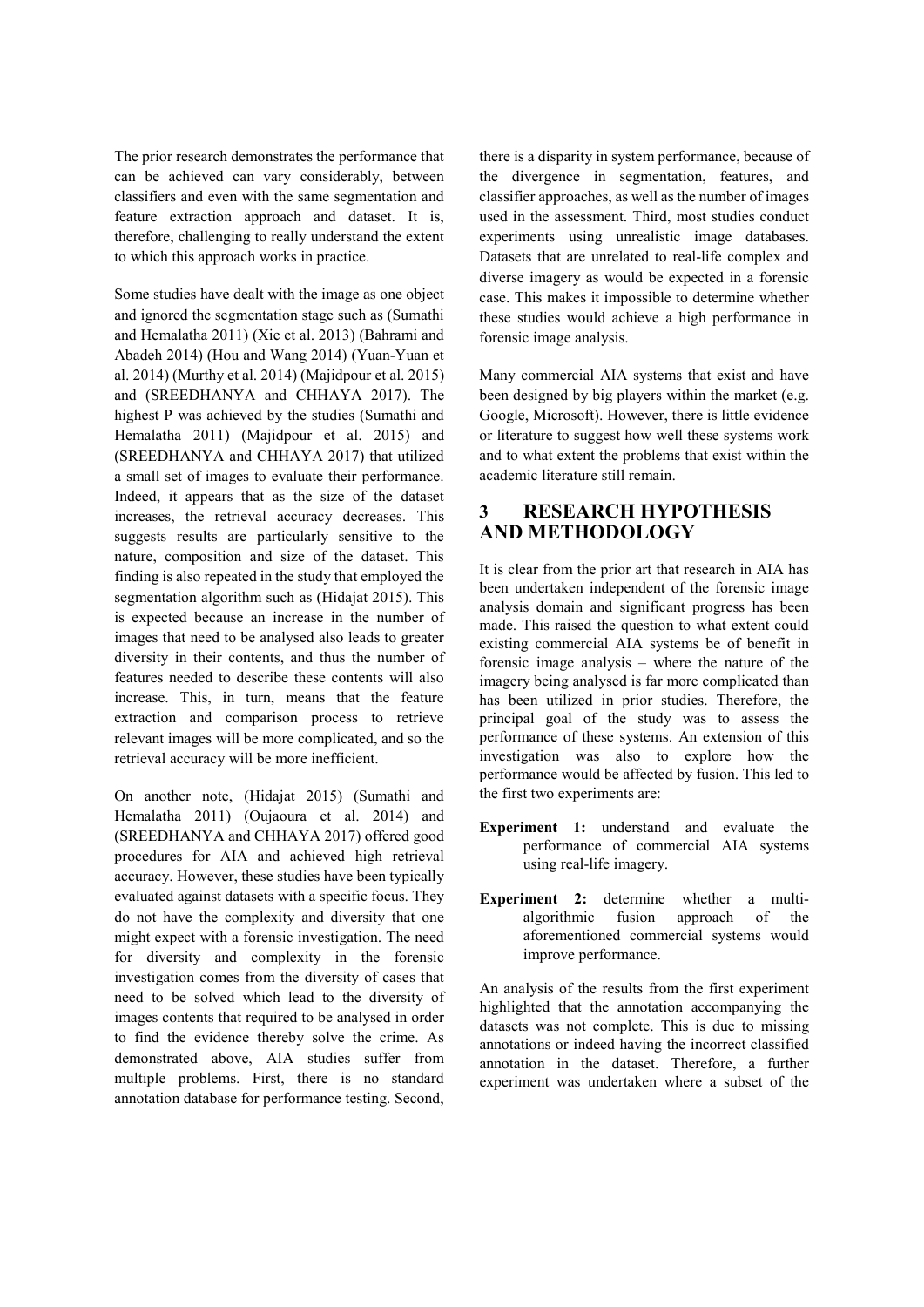images was manually annotated (this included the original annotation accompanying the dataset):

#### **Experiment 3:** re-evaluate the performance based upon a more robust dataset annotation.

In order to conduct these experiments, there is a need for a dataset upon which run the experiments against. An essential requirement for the dataset was to simulate (as close as possible) image characteristics that are similar to those that would be obtained in a forensic investigation. These special characteristics include images that contain multiple objects with different sizes and orientations, irregular background, vary in quality, unconstrained illumination and different resolutions. Consequently, two publically available datasets IAPR-TC 12 (Tariq and Foroosh 2014) (Bhargava 2014) and (Xia et al. 2015) and ESP-Game (Tariq and Foroosh 2014) and (Murthy et al. 2014) were identified, because the researcher was unable to access any real-life forensic image datasets that were fully annotated. These two datasets contain various images with various characteristics, and all images in both datasets are fully annotated and thus suitable for evaluating the performance of the commercial AIA systems and the proposed approach. IAPR-TC 12 contains 19,627 images, with a resolution of 480 x 360, from locations around the world and with varied content such as places, animals, people, and birds. The ESP-Game dataset contains 20,770 images that have various images with different image sizes.

#### Experiment 1 Methodology

The purpose of this experiment was to determine the performance of commercial systems that able to understand the contents of the image, thereby are used as automatic image annotation systems. Several commercial providers were identified [Google Cloud Vision API, Clarifai, imagga (Imagga.com 2016), and Microsoft Cognitive Services (Computer Vision API) (Microsoft Cognitive Services 2017)]. The systems were evaluated on the two different datasets, IAPR-TC 12 and ESP-Game using a random selection of 500 images from each dataset (1000 images were used for evaluation). Images are various in their contents such as human photographs, landscapes, public places, traffic, animals, clothes, tools etc. The vocabulary size for IAPR-TC 12 and ESP-Game dataset is 153 and 755 words, respectively. Precision and Recall of per word were calculated, then Average

Precision (AP), Average Recall (AR) and F-measure were used to summarize the performance.

#### Experiment 2 Methodology

Having established the baseline performance, it became immediately apparent that the different systems performed very differently. This led to a hypothesis of whether fusion of the systems would provide for a better degree of performance. A multialgorithmic approach was developed that consisted of three stages: annotation extraction, normalization and fusion as illustrated in Figure 1.



Figure 1: Block diagram of multi-algorithmic approach.

**Annotation Extraction:** extracts the annotations for each image in dataset through sending the image to multiple AIA systems, and then stores the result for each system. The output from each system (as illustrated in Figure 2) having a special form as compared to other annotation systems. The difference appears in the number of words that used to annotate images, the value of confidence score (probability) and in the output style of the annotations results. This leads to the problem of how to combine these different styles of annotation and express them in a unified form that can be fused to find the final annotation.

**Multiple Normalization Procedures:** a normalization process was required prior to fusion. The normalization process was employed to exclude all useless data and store only words and their confidence scores for each system individually in order to make confidence scores (probability) comparable to each other. The outputs were parsed and reformatted accordingly.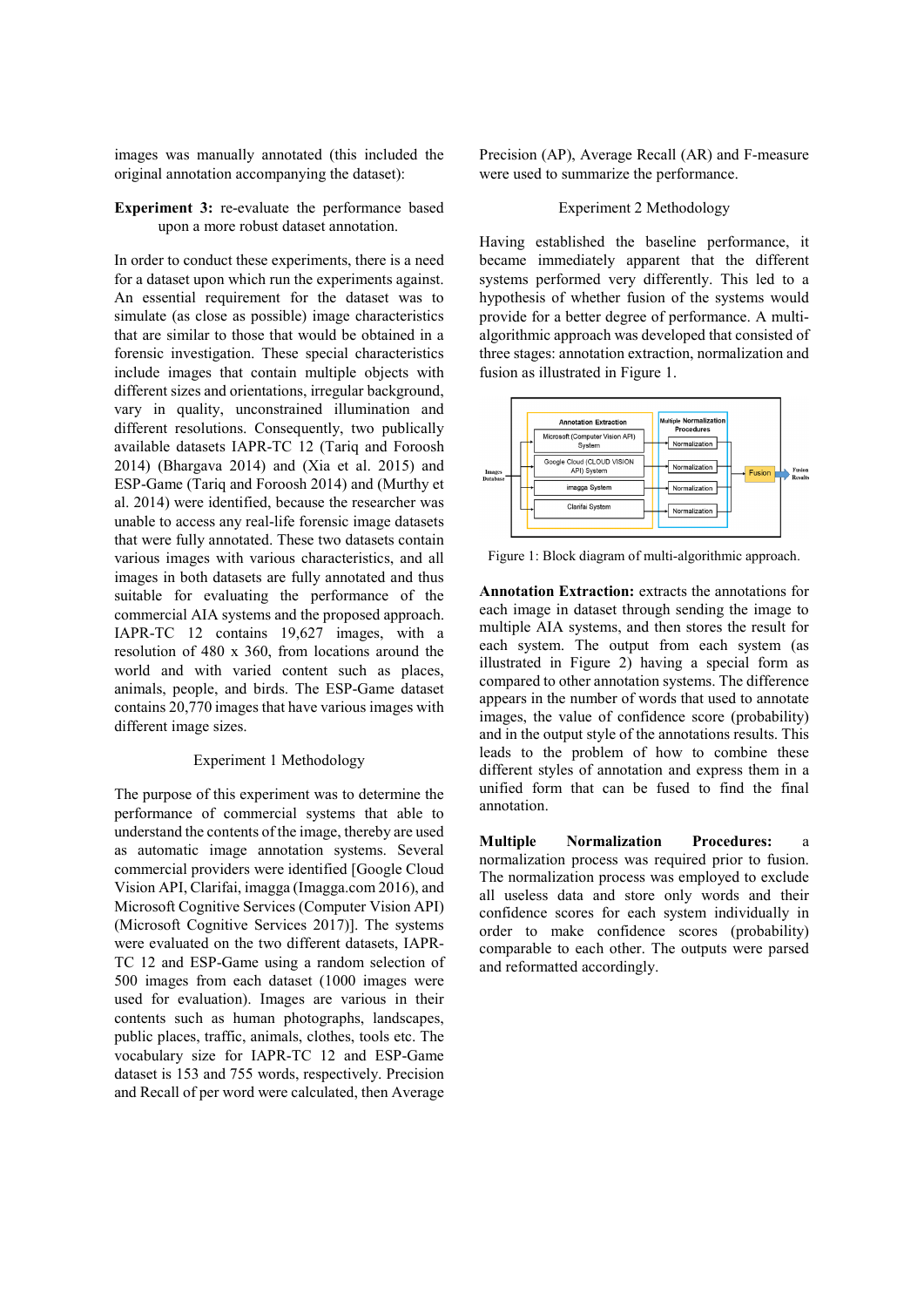| Microsoft<br>(Computer Vision API)                 | <b>Google Cloud</b><br>(Cloud Vision API) | imagga                                  | Clarifai                                               |
|----------------------------------------------------|-------------------------------------------|-----------------------------------------|--------------------------------------------------------|
| [{ "name": "mountain",                             | Found label                               | ₹                                       | {u'status_code': u'OK',                                |
| "confidence": 0.9991165                            | mountainous                               | "results": [                            | u'status msg': u'All                                   |
| }, { "name": "outdoor",                            | landforms, score =                        | €                                       | images in request have                                 |
| "confidence":                                      | 0.96487635                                | "tagging_id":                           | completed successfully.                                |
| 0.998847961 }, {                                   | Found label                               | null.                                   | u'meta': {u'tag':                                      |
| "name": "tree"                                     | mountain, score =                         | "image":                                | {u'timestamp':                                         |
| "confidence":                                      | 0.88802576<br>Found label                 | "725e0d3499d433a68<br>0771a1c440c3100", | 1489760963.218204.<br>u'model': u'general-             |
| $0.993622363$ }, {<br>"name": "nature"             | wilderness, score =                       | "tags": [                               | v1.3', u'config': None}},                              |
| "confidence": 0.9719828                            | 0.8538377                                 |                                         | u'results': [{u'docid':                                |
| }, { "name": "hill",                               | Found label road.                         | "origin":                               | 3241921980041578358                                    |
| "confidence"                                       | $score = 0.83420885$                      | "recognition",                          | 9627644425747118353                                    |
| 0.515625358 }, {                                   | Found label                               |                                         | 3L, u'status_code':                                    |
| "name": "hillside"                                 | mountain range,                           | "confidence":                           | u'OK', u'status_msg':                                  |
| "confidence":                                      | $score = 0.8136075$                       | 47.55447136544679,                      | u'OK', u'local_id': u",                                |
| 0.35159713 }, { "name":<br>"ravine", "confidence": | Found label                               | "tag":<br>"slope",                      | u'result': {u'tag':                                    |
| 0.331831336 }, {                                   | mountain pass,<br>score = 0.76281375      |                                         | {u'classes': [u'mountain',<br>u'landscape', u'travel', |
| "name": "forest".                                  | Found label                               | "synset_id":                            | u'nature', u'no person',                               |
| "confidence":                                      | geological                                | "n09437454"                             | u'road', u'quidance',                                  |
| $0.207664654$ }, {                                 | phenomenon, score                         | ł.                                      | u'rock', u'sky',                                       |
| "name": "surrounded".                              | $= 0.72019523$                            | ₹                                       | u'outdoors', u'wood',                                  |
| "confidence":                                      | Found label ridge,                        | "origin":                               | u'tree', u'snow',                                      |
| 0.16164273 }, { "name":                            | $score = 0.69329375$                      | "recognition",                          | u'summer', u'scenic',                                  |
| "wooded", "confidence":                            | Found label valley,                       |                                         | u'hill', u'valley', u'sight',                          |
| $0.102202281$ }, {<br>"name": "highland",          | score = 0.69181806<br>Found label         | "confidence":<br>47.43618186043196,     | u'water', u'travel'],<br>u'concept_ids':               |
| "confidence"                                       | infrastructure, score                     | "tag":                                  | [u'ai_VJXZtfth',                                       |
| $0.0328576565$ } ]                                 | $= 0.61193633$                            | "road",                                 | u'ai_MTvKbKJv'                                         |
|                                                    |                                           |                                         | u'ai VRmbGVWh',                                        |
|                                                    |                                           | "synset id":                            |                                                        |
|                                                    |                                           | "n04096066"                             | u'ai_tBcWlsCp',<br>u'ai_786Zr311',                     |
|                                                    |                                           | },                                      | u'ai_TZ3C79C6',                                        |
|                                                    |                                           | ₹                                       | u'ai_RzrbbnhM',                                        |
|                                                    |                                           | "origin":                               | u'ai_ms7bQmJj',                                        |
|                                                    |                                           | "recognition",                          | u'ai_INsKfmXb'<br>u'ai_Zmhsv0Ch',                      |
|                                                    |                                           | "confidence":                           | u'ai_zFnPQdgB',                                        |
|                                                    |                                           | 44.30622717909217,                      | u'ai TjbmxC6B',                                        |
|                                                    |                                           | "taq":                                  | u'ai_l09WQRHT',                                        |
|                                                    |                                           | "valley".                               | u'ai FsT0Zqdb'.                                        |
|                                                    |                                           |                                         | u'ai T92C0C63',                                        |
|                                                    |                                           | "synset id":                            | u'ai cwDX8Gtw'.                                        |
|                                                    |                                           | "n09468604"                             | u'ai Kk8v0Mtd',<br>u'ai_jvwJ2H7f'                      |
|                                                    |                                           |                                         | u'ai_BIL0wSQh',                                        |
|                                                    |                                           | 'origin":                               | u'ai_gLHprZHs'],                                       |
|                                                    |                                           | "recognition",                          | u'probs':                                              |
|                                                    |                                           |                                         | [0.9894363284111023,                                   |
|                                                    |                                           | "confidence":                           | 0.9845325946807861.                                    |
|                                                    |                                           | 44.00935876880508,                      | 0.9841797351837158.                                    |
|                                                    |                                           | "tag":                                  | 0.9826864004135132.<br>0.981410026550293,              |
|                                                    |                                           | "way",                                  | 0.9773062467575073.                                    |
|                                                    |                                           |                                         | 0.96760094165802.                                      |
|                                                    |                                           | "synset_id":                            | 0.9576187133789062.                                    |
|                                                    |                                           | "n04564698"                             | 0.9536056518554688,<br>0.9528778791427612.             |
|                                                    |                                           | ł,<br>ſ                                 | 0.9490177035331726.                                    |
|                                                    |                                           | "origin":                               | 0.9475983381271362.                                    |
|                                                    |                                           | "additional",                           | 0.9206557273864746.                                    |
|                                                    |                                           |                                         | 0.916507363319397.                                     |
|                                                    |                                           | "confidence":                           | 0.9026269912719727.                                    |
|                                                    |                                           | 39.699098335992645.                     | 0.8810386657714844.                                    |
|                                                    |                                           | "tag":                                  | 0.8809276819229126.                                    |
|                                                    |                                           | "mountain"                              | 0.8709049820899963.<br>0.8705286979675293.             |
|                                                    |                                           | },                                      | 0.8705236315727234]}}                                  |
|                                                    |                                           | .                                       | u'docid str':                                          |
|                                                    |                                           | .                                       | u'f3e5256c87c7b6f78f6                                  |
|                                                    |                                           |                                         | 6ab6245a43aad'}]}                                      |

Figure 2: Comparison between four commercial systems annotation output forms.

**Fusion:** the final stage of the multi-algorithmic approach was fusing the results from the four commercial systems to obtain correct and accurate annotation that describes image contents and will later be used as the query text by the investigator. The fusion stage was carried out through aggregation all annotation results that collected from four system, then the repetitions for the same word were excluded and a new probability was calculated through accumulating the probabilities that generated by the four systems for the same word as demonstrated in Table 2. After that, the final annotations were arranged in descending order depending on theirs the probabilities values in order to acquire for the final annotation of each image.

|          |  |  | Table 2: Example of Word Repetition by Different |  |
|----------|--|--|--------------------------------------------------|--|
| Systems. |  |  |                                                  |  |

| System 1 | System 2 | System 3 | System 4 | Fusion   |
|----------|----------|----------|----------|----------|
| sky      | sky      | sky      | sky      | sky      |
| 95.9426  | 28.5957  | 99.2699  | 96.3234  | 320.1316 |

The same datasets that utilized to evaluate the performance of the current commercial AIA systems (Experiment 1) were employed to evaluate the proposed multi-algorithmic approach performance in order to compare the performance. The results were presented in two forms. Fusion (All) based upon all annotations words and Fusion (Threshold) based upon the words having achieved a sufficient probability score of 90% or higher. This provides a focus upon the accuracy of the annotations. The Fusion (All) and Fusion (Threshold) were examined using the same two datasets that employed in the first experiment. In Fusion (All), each image was annotated with more than 50 labels. The Average Precision, Average Recall and F-measure calculated the performance.

#### Experiment 3 Methodology

An analysis of the results from Experiment 1 and 2 found errors within the IAPR-TC 12 and ESP-Game datasets annotations that they had been given, thereby the evaluation against with the two datasets is not fair. The two datasets were found to have incorrect and missing annotations – leading to misleading results – as many of them were incorrectly annotated. Consequently, a re-evaluation was undertaken against dataset annotation and manual re-annotation dataset for 100 images from the IAPRTC-12 dataset. In order to build manual re-annotation dataset, firstly collecting all the words that used to annotate the images based on their dataset annotation (original annotation files) in one list. After that, these images were re-annotated based on the list of words in order to create a re-annotation dataset as illustrated in Table 3. The performance of all commercial systems, Fusion (All) and Fusion (Threshold) against reannotation and original annotation is presented.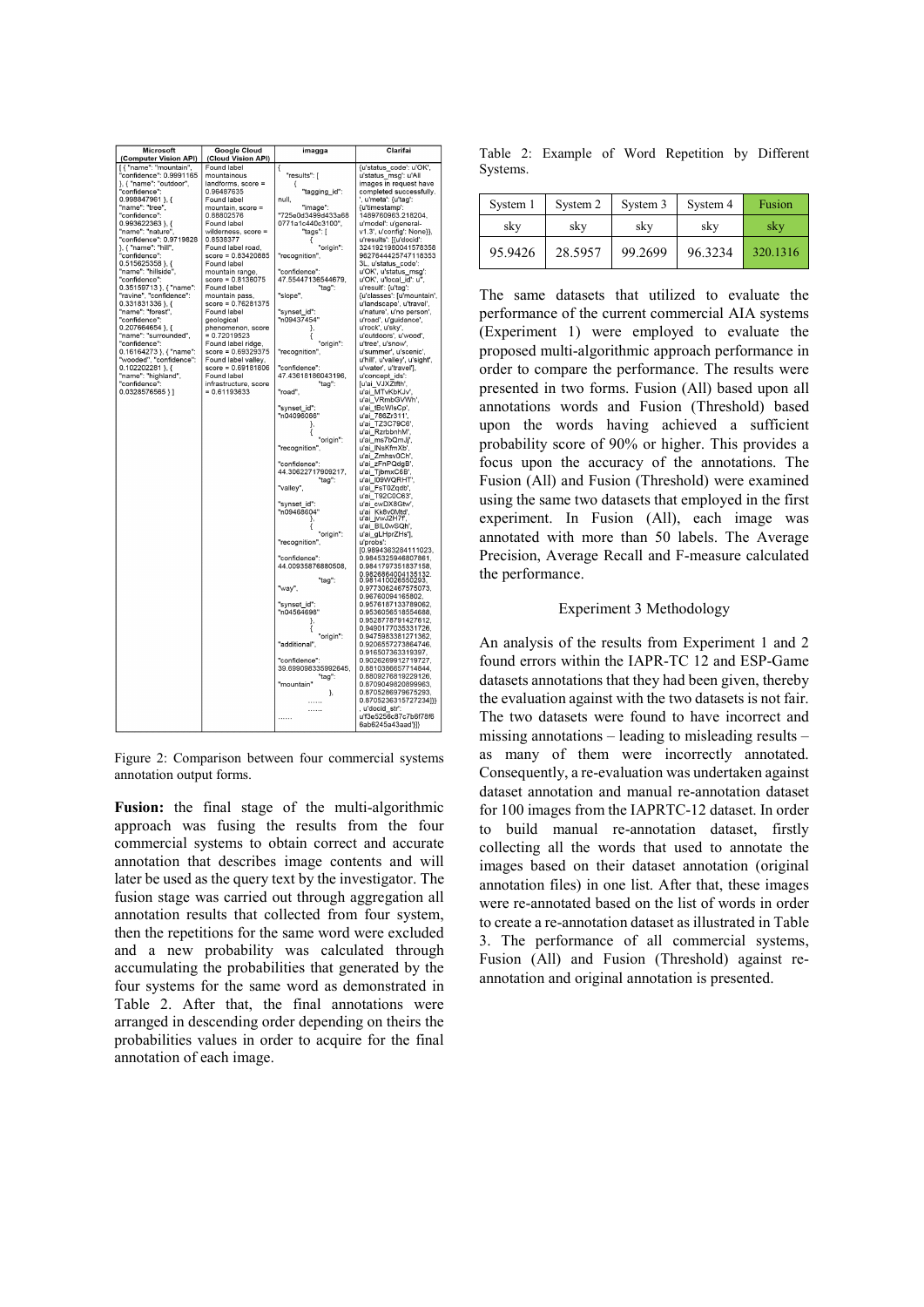Table 3: Examples of Image Re-annotation.

| Image | Original<br>Annotation | Re-annotation    |
|-------|------------------------|------------------|
|       | humans                 | <b>Bush</b>      |
|       | person                 | Face of person   |
|       | woman                  | Grass            |
|       | landscape nature       | Ground           |
|       | vegetation             | Group of persons |
|       | trees                  | Hat              |
|       |                        | Humans           |
|       |                        | Leaf             |
|       |                        | Man              |
|       |                        | Person           |
|       |                        | Plant            |
|       |                        | Tree             |
|       |                        | <b>Trees</b>     |
|       |                        | Vegetation       |
|       |                        | woman            |

### **4 EXPERIMENTAL RESULTS**

The following sections show the performance of the current commercial AIA systems and the proposed multi-algorithmic approach as well as the evaluation of dataset annotation.

#### **Experiment 1**

In this section, the performance of each commercial system is compared with others. These systems can obtain suitable annotation results. The findings showed that each annotation system (Microsoft, Clarifai, imagga, or Google cloud) has different levels of performance (as illustrated in Tables 4 and 5), with systems struggling more with the ESP-Game dataset. Likely, due to differing in the approaches that are used by each system to find the image annotations led to differing in the number of labels and probability values. The results also show that all systems achieved better results using IAPR-TC 12 dataset compared to the corresponding results using ESP-Game dataset. This is because the vocabulary size has many words which not match with systems annotation, and also some images in the ESP-Game dataset are small and low quality, thereby the performance of commercial systems is affected with the size of the image and its quality and this has appeared in the recent studies (Tariq and Foroosh 2014) and (Murthy et al. 2014). In addition, imagga system achieved the highest recall values for both datasets, due to a large number of words that utilized by the system to annotate each image. While, the Clarifai system achieved higher results regarding the F-measure for both datasets compared to the others systems because the number of annotations was far larger than Microsoft and Google Cloud and smaller

than imagga, which made it more precise and more retrieve. Microsoft and Google cloud achieved higher precision compared with other system using IAPR-TC 12 dataset, however, their recall was low because they used a little number of words for annotation that precisely describe image content comparing with imagga and Clarifai as shown in Table 4. In addition, Microsoft's precision performance decreased in the ESP-Game dataset (as demonstrated in Table 5) because this dataset contained images with sizes less than the acceptable size that acceptable by Microsoft to find accurate label detection. Generally, the performance of these systems was low due to the quality of images that were used for evaluation, in addition to the difference between the words and its number that used by these systems and the words in dataset annotation (original annotation) that were used for evaluation.

Table 4: The Comparison of Annotation Performance for Microsoft, Google Cloud, imagga and Clarifai on IAPR-TC 12 dataset.

| System Name  | AP(%) | AR (%) | F (%) |
|--------------|-------|--------|-------|
| Microsoft    | 0.38  | 0.31   | 0.34  |
| Google cloud | 0.41  | 0.30   | 0.35  |
| imagga       | 0.34  | 0.54   | 0.41  |
| Clarifai     | 0.36  | 0.52   | 0.43  |

Table 5: The Comparison of Annotation Performance for Microsoft, Google Cloud, imagga and Clarifai on ESP-Game dataset.

| System Name  | AP(%) | AR (%) |      |
|--------------|-------|--------|------|
| Microsoft    | 0.23  | 0.18   | 0.20 |
| Google cloud | 0.27  | 0.23   | 0.25 |
| imagga       | 0.21  | 0.52   | 0.30 |
| Clarifai     |       | 0.45   | 0.35 |

### **Experiment 2**

Tables 6 and 7 present the results of the multialgorithmic approach. It was found that the performance of the multiple-algorithmic approach outperformed other commercial AIA systems against all three criteria across both datasets. Within a forensic image analysis context, the average recall (AR) is more important than average precision (AP), as it is preferably for an artefact to be identified than missed, even if this results in an investigator having to examine more images. Fusion (All) based recall rates of 76-78% against a single-classifier with the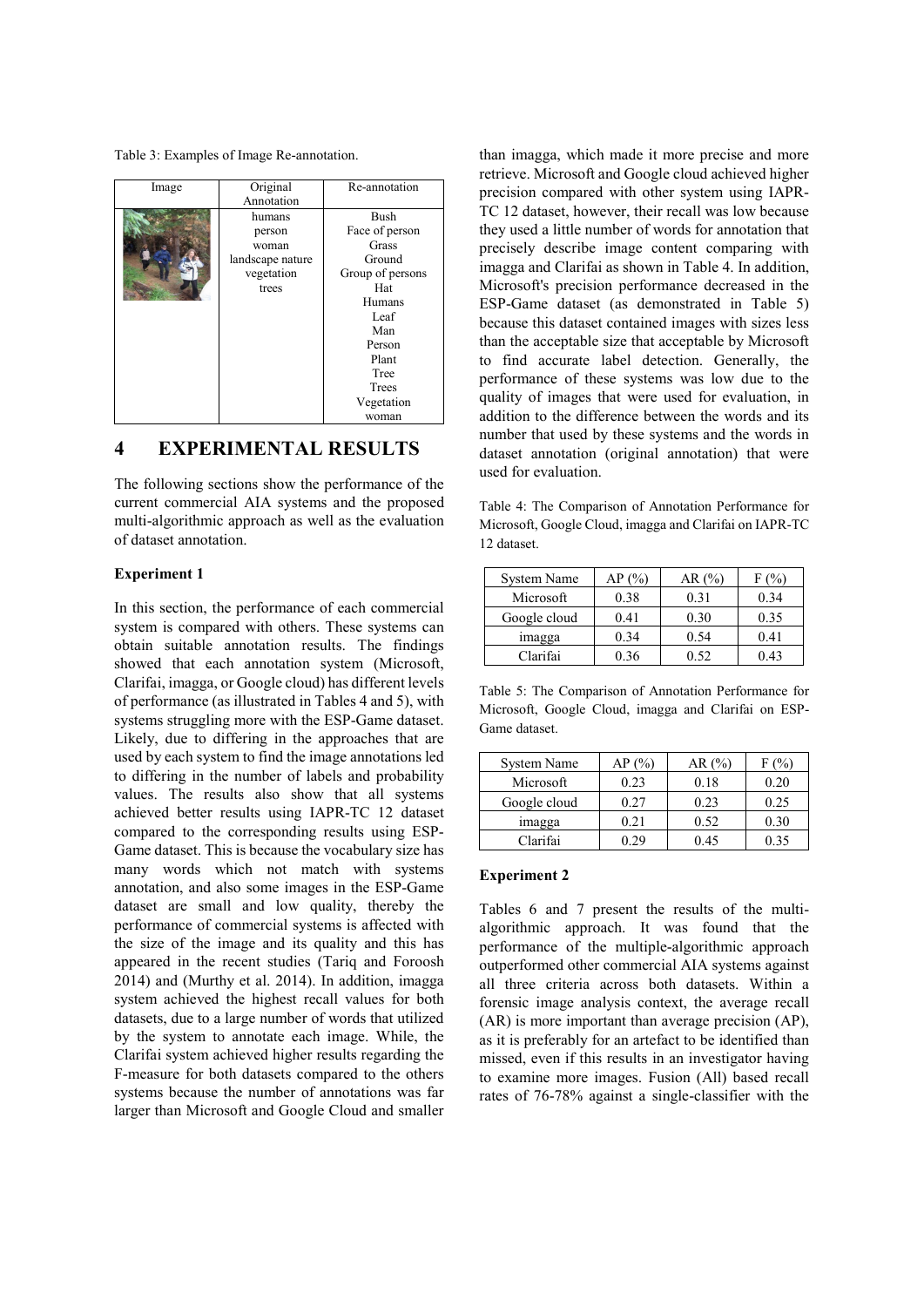best result of 54% shows a significant improvement. Regarding the average precision (AP), the highest value achieved by Google cloud was 41% that annotates image approximately 15 words, however, Fusion (All) achieved 35% despite it annotated the image with more than 50 tags as an average. Furthermore, Fusion (Threshold) that annotates the image with more than 20 tags achieved high average precision (AP) for both datasets than the other AIA systems. Moreover, the precision of the Fusion (Threshold) is greater than the precision of Fusion (All) results, because there is an inversely proportional between the number of words and accuracy.

Table 6: The Comparison of Annotation Performance for Fusion (All) and Fusion (Threshold) on IAPR-TC 12 dataset. (Red color refers to the superiority of the proposed approach).

| System Name        | AP(%) | AR (%) | F (%) |
|--------------------|-------|--------|-------|
| Fusion (All)       | 0.35  | 0.76   | 0.48  |
| Fusion (Threshold) | 0.43  | 0.58   | 0.49  |

Table 7: The Comparison of Annotation Performance for Fusion (All) and Fusion (Threshold) on ESP-Game dataset. (Red color refers to the superiority of the proposed approach).

| System Name        | AP (%) | AR (%) | $F($ %) |
|--------------------|--------|--------|---------|
| Fusion (All)       | 0.32   | 0.78   | 0.46    |
| Fusion (Threshold) | 0.37   | 0.50   | 0.42    |

Validating the semantic retrieval performance of the multi-algorithmic fusion approach, Precision, Recall and F-measure were employed to evaluate the single word retrieval performance. The retrieval performance was tested separately based on dataset annotation, Fusion (Threshold) and Fusion (All), and the F-measure (F) values were 72.4%, 84.0% and 77.5%, respectively as shown in Table 8. These results showed the superiority of the multialgorithmic fusion approach over original annotation (IAPR-TC 12 dataset); despite some of the images were very small, low in contrast or have part of the requested object. In addition, the image object itself differs in shape, color, size, location and direction in each image. The Fusion (All) annotation achieved the lower average precision, because it retrieves some images that have objects related with the tested word; however, it successfully retrieved all images that have the tested words in their content, and its Average Recall (AR) is 98%. This means that the proposed approach will help the investigator to retrieve all requested evidence from the images dataset; thereby it will facilitate the process of identifying and solving the crimes.

Table 8: The Retrieval Performance Based on One Word Queries. (Red color refers to the superiority of the proposed approach).

|         | Dataset |            | Fusion |             | Fusion  |      |
|---------|---------|------------|--------|-------------|---------|------|
|         |         | annotation |        | (Threshold) | (All)   |      |
| Words   | P(%)    | R(%)       | P(%)   | R(%)        | $P(\%)$ | R(%) |
| car     | 97.7    | 86         | 96     | 96          | 75.3    | 100  |
| food    | 100     | 69         | 91.4   | 76.1        | 78.8    | 97.6 |
| dog     | 100     | 100        | 92.3   | 92.3        | 75      | 92.3 |
| Flower/ | 100     | 1.25       | 85.7   | 60          | 75      | 100  |
| rose    |         |            |        |             |         |      |
| cold    | 100     | 27.7       | 83.3   | 55.5        | 51.5    | 94.4 |
| bicycle | 100     | 33.3       | 100    | 100         | 66.6    | 100  |
| bed     | 100     | 85.7       | 77.7   | 100         | 63.6    | 100  |
| boy     | 100     | 51.6       | 65.7   | 74.1        | 27.6    | 100  |
| Average | 99.7    | 56.8       | 86.5   | 81.7        | 64.1    | 98   |
| F       | 72.4    |            |        | 84.0        |         | 77.5 |

In addition, the comparison between dataset annotation and Fusion (Threshold) annotations results indicates that the original annotation lost some words and does not provide synonyms or substitute words that describe the same image content. The proposed approach predicted annotations (words) for the images better than dataset annotation (original annotation) in three issues. Firstly, it is more accurate in describing image content. Secondly, the number of words that describe the image by the proposed approach is greater than dataset annotation, as well as the multi-algorithmic describes all image contents efficiently that will help on not miss any object in the image. Thus, the proposed approach can solve the problem of poor annotation (images are not annotated with all relevant keywords) and overcome the limitations above in AIA studies. Finally, it offers many synonyms and describes the whole image content as illustrated in Table 9.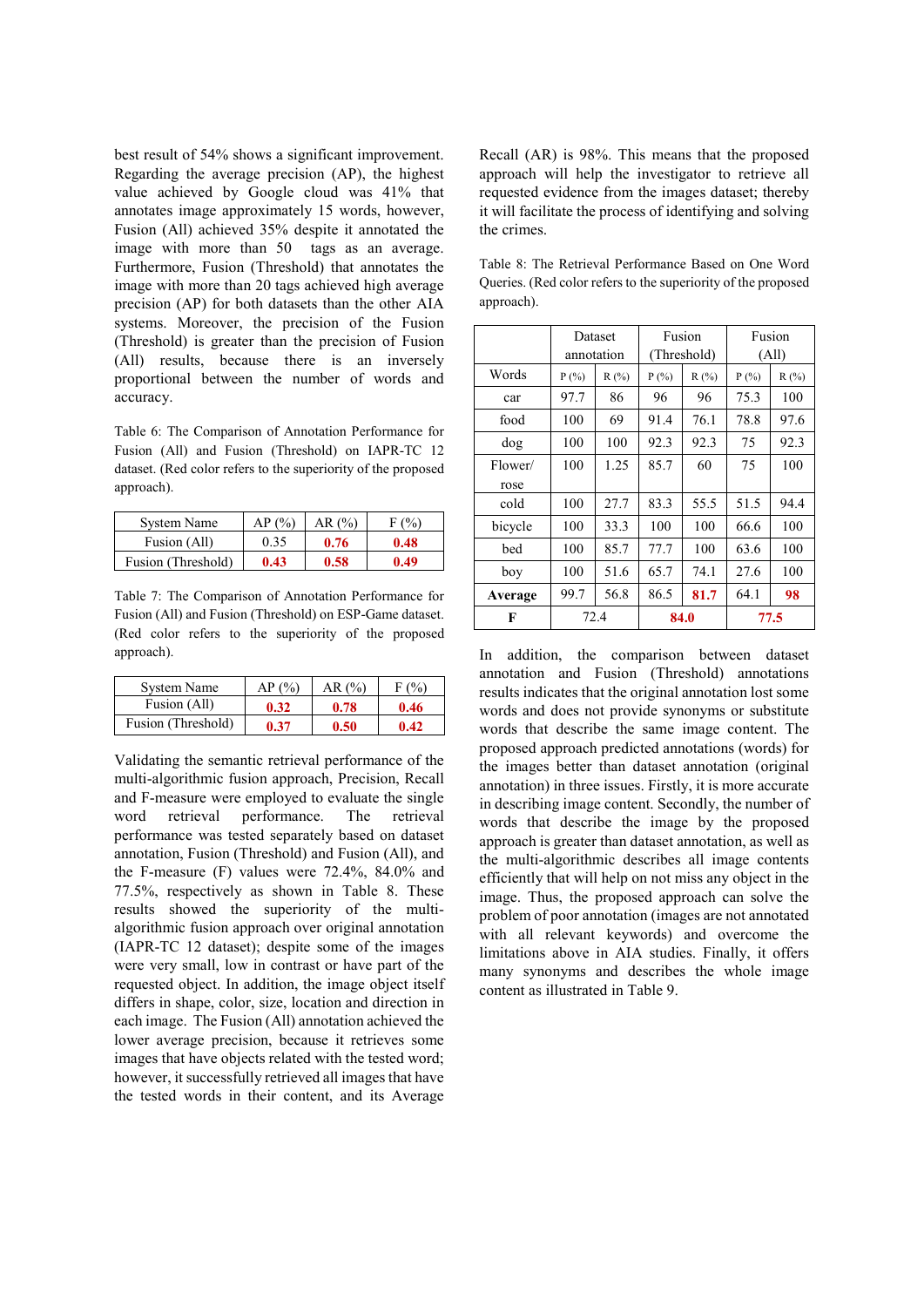Table 9: Examples of Fusion Annotation Matching with Ground Truth Annotation for Two Datasets (APR-TC 12 and ESP-Game).

|            |                          | <b>APR-TC 12 Dataset</b> |  |  |  |  |  |  |
|------------|--------------------------|--------------------------|--|--|--|--|--|--|
| Image      |                          |                          |  |  |  |  |  |  |
| Original   | Humans, group of         | Humans, person,          |  |  |  |  |  |  |
| Annotation | persons, landscape       | child, child girl, man   |  |  |  |  |  |  |
|            | nature, sky              | made, floor              |  |  |  |  |  |  |
| Fusion     | Snow, sky, winter,       | People, group,           |  |  |  |  |  |  |
| Annotation | ice, cold, outdoor,      | education, class,        |  |  |  |  |  |  |
|            | landscape, travel,       | child, person, adult,    |  |  |  |  |  |  |
|            | outdoors, water,         | classroom, boy,          |  |  |  |  |  |  |
|            | beach, people,           | school, man, room,       |  |  |  |  |  |  |
|            | leisure, vacation,       | teacher, woman,          |  |  |  |  |  |  |
|            | frosty, vehicle, froze,  | indoor, wear             |  |  |  |  |  |  |
|            | recreation, frost,       |                          |  |  |  |  |  |  |
|            | weather                  |                          |  |  |  |  |  |  |
|            | <b>ESP- Game Dataset</b> |                          |  |  |  |  |  |  |
| Image      |                          |                          |  |  |  |  |  |  |
| Original   | Car, building            | Chicken, meal, table,    |  |  |  |  |  |  |
| Annotation |                          | bowl, food, white,       |  |  |  |  |  |  |
|            |                          | Asian, dinner            |  |  |  |  |  |  |
| Fusion     | Building, sky, road,     | Food, meal, plate,       |  |  |  |  |  |  |
| Annotation | street, town,            | dish, table, cuisine,    |  |  |  |  |  |  |
|            | downtown.                | lunch, restaurant,       |  |  |  |  |  |  |
|            | architecture, city,      | dinner, meat,            |  |  |  |  |  |  |
|            | travel, outdoor,         | delicious, sauce,        |  |  |  |  |  |  |
|            | urban, house,            | vegetable, healthy,      |  |  |  |  |  |  |
|            | tourism, old,            | tasty, cooking, hot,     |  |  |  |  |  |  |
|            | outdoors, car,           | indoor, epicure,         |  |  |  |  |  |  |
|            | modern, horizontal,      | refreshment, no          |  |  |  |  |  |  |
|            | facade                   | person                   |  |  |  |  |  |  |

#### **Experiment 3**

Correcting for errors or missing in the annotation that came with the dataset shows the overall precision has improved across the board (as illustrated in Figure 3), with Fusion (Threshold) achieving the highest performance. This means that the re-annotation dataset enables significantly more precise and true results than dataset annotation (IAPRTC-12 dataset) because the re-annotation dataset addressed the missing and wrong annotations issues.



Figure 3: Average precision of the six systems with two different annotation datasets.

For Average Recall values, opposite results were obtained (as presented in Figure 4), because the reannotation dataset is more precise (inverse relationship between precision and recall). However, the AR of the Fusion (All) in the re-annotation dataset is still higher than the other online existing AIA systems because Fusion (All) includes all annotations that collected from all systems. Generally, the Fmeasure value of Fusion (All) is higher than the other AIA systems and Fusion (Threshold) especially using re-annotation dataset as shown in Figure 5. The issue re-annotating introduces is the expansion in the number of annotations listed for each image. Consequently, the Fusion (Threshold) is negatively impacted. The results of this investigation show that the Fusion (All) and Fusion (Threshold) in all metrics were higher than other systems regardless the dataset validity used for evaluation – supporting the use of a multi-algorithmic approach.



Figure 4: Average recall of the six systems with two different annotation datasets.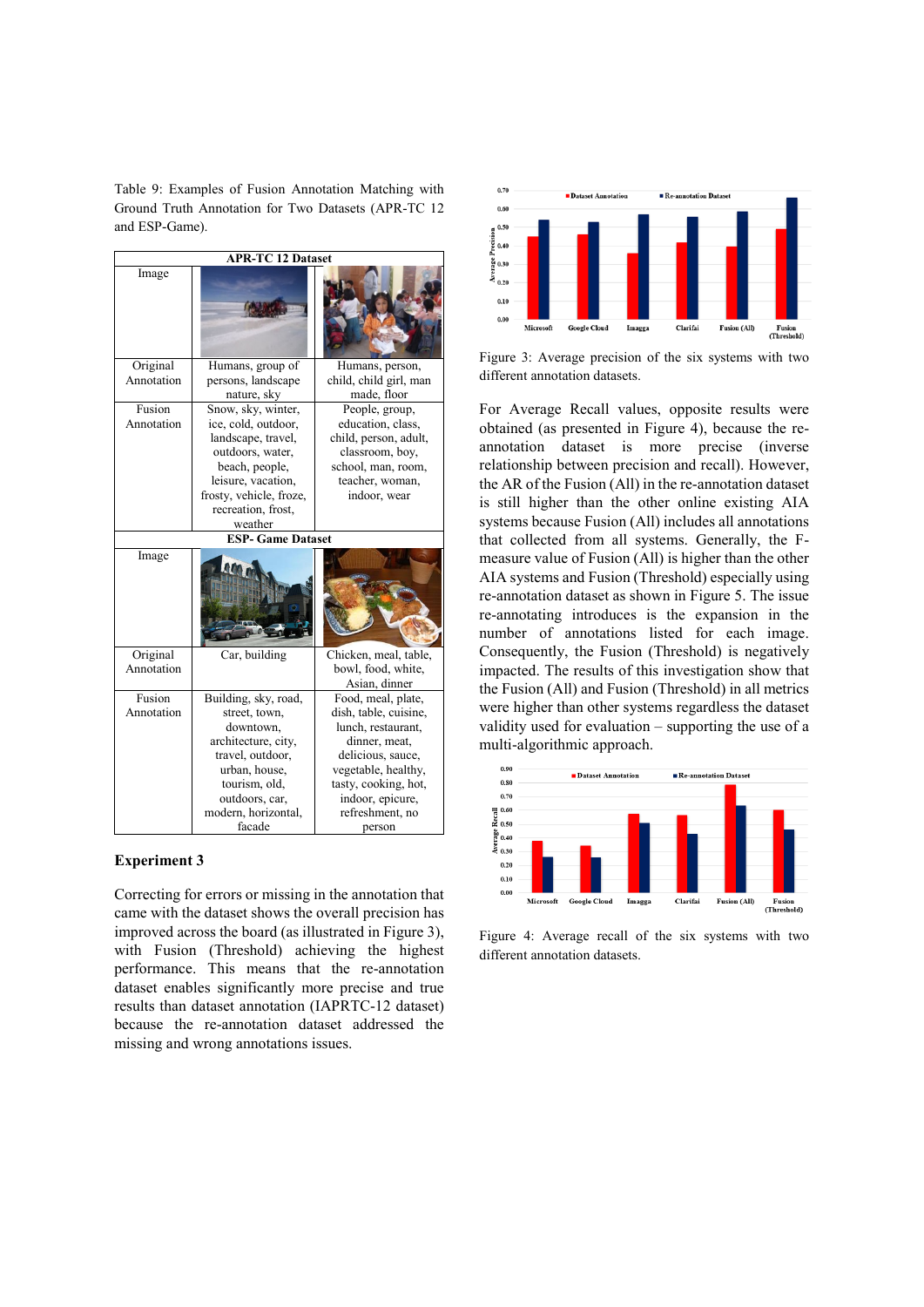

Figure 5: F-measure of the six systems with two different annotation datasets.

# **5 DISCUSSION**

The evaluation of different commercial AIA systems (as illustrated in experiment 1) revealed the performance of these systems contrast against the same or different datasets. This is because these systems describe a given image in three different ways: 1) only on the main objects in the image; 2) the same object with different words (synonyms), and 3) the main objects, synonym and the general description of the whole image content. In addition, the results showed the highest performance for all systems was achieved by using IAPR-TC 12 dataset compared to the corresponding results using ESP-Game dataset, it is expected because the ESP-Game dataset contains some small and low-quality images, in addition to the small number of vocabulary that used for annotations. This means that the performance of the systems is affected negatively by the quality and size of the image. The second conducted experiment results showed the performance of AIA is improved through the fusion of many systems. Image annotation results from an individual commercial AIA system constructively improved through the combining between results of multiple AIA systems. This because of the increase in the number of annotations, collects alternatives words for the same object (synonym), describe whole image content as well as its objects, in addition to increasing the reliability of the words that have high probability score because they are repeated by different systems. The proposed approach is able to retrieve all images that have the text query (tested word) in their content successfully and average recall rate was 98%, as well as improved image annotation and solved the problem of poor annotation (images are not annotated with all relevant keywords). The last conducted experiment results highlighted that usage re-annotation dataset improved all systems precision performance because finding some mistakes in dataset annotation. Additionally, the proposed approach achieved better performance than the rest of the systems regardless of the dataset that used for evaluation.

However, the use of publically available annotation systems introduces some operational limitations. Firstly, some of these systems such as Microsoft Vision API take a copy of the image in order to improve its system performance. Secondly, there is a variety of forensic images evidence that has been captured by different devices; some of them are often poor quality and highly variable in size and content. Thus, the precision of annotation that obtained from available commercial annotation systems affected by several factors such as image clarity, image size, and size and direction of an object in the image. Consequently, there is a need to explore and evaluate a range of pre-processing procedures to introduce the necessary privacy required and tackle image factors.

### **6 CONCLUSIONS**

In this paper, the performance of existing commercial AIA systems, as well as the proposed multialgorithmic approach were evaluated. The experimental results using two datasets show that the proposed method outperforms the existing AIA systems. The proposed method annotated the image with many correct and accurate words that reflecting image content and will later improve the retrieval performance. The results also argued that the proposed approach improved the efficiency and accuracy of the image annotation comparable to the state of the art works.

Future work, however, needs to seek, explore and evaluate a range of pre-processing procedures to achieve the necessary privacy. Furthermore, additional research in image enhancement should be conducted to improve image quality that would improve the annotation systems performance, thereby improving the performance of the multi-algorithmic approach.

### **REFERENCES**

- Bahrami, S. & Abadeh, M.S., 2014. Automatic Image Annotation Using an Evolutionary Algorithm ( IAGA ). *2014 7th International Symposium on Telecommunications (IST'2014)*, pp.320–325.
- Bhargava, A., 2014. An Object Based Image Retrieval Framework Based on Automatic Image Annotation. Calrifai, 2018. API | Clarifai. Available at: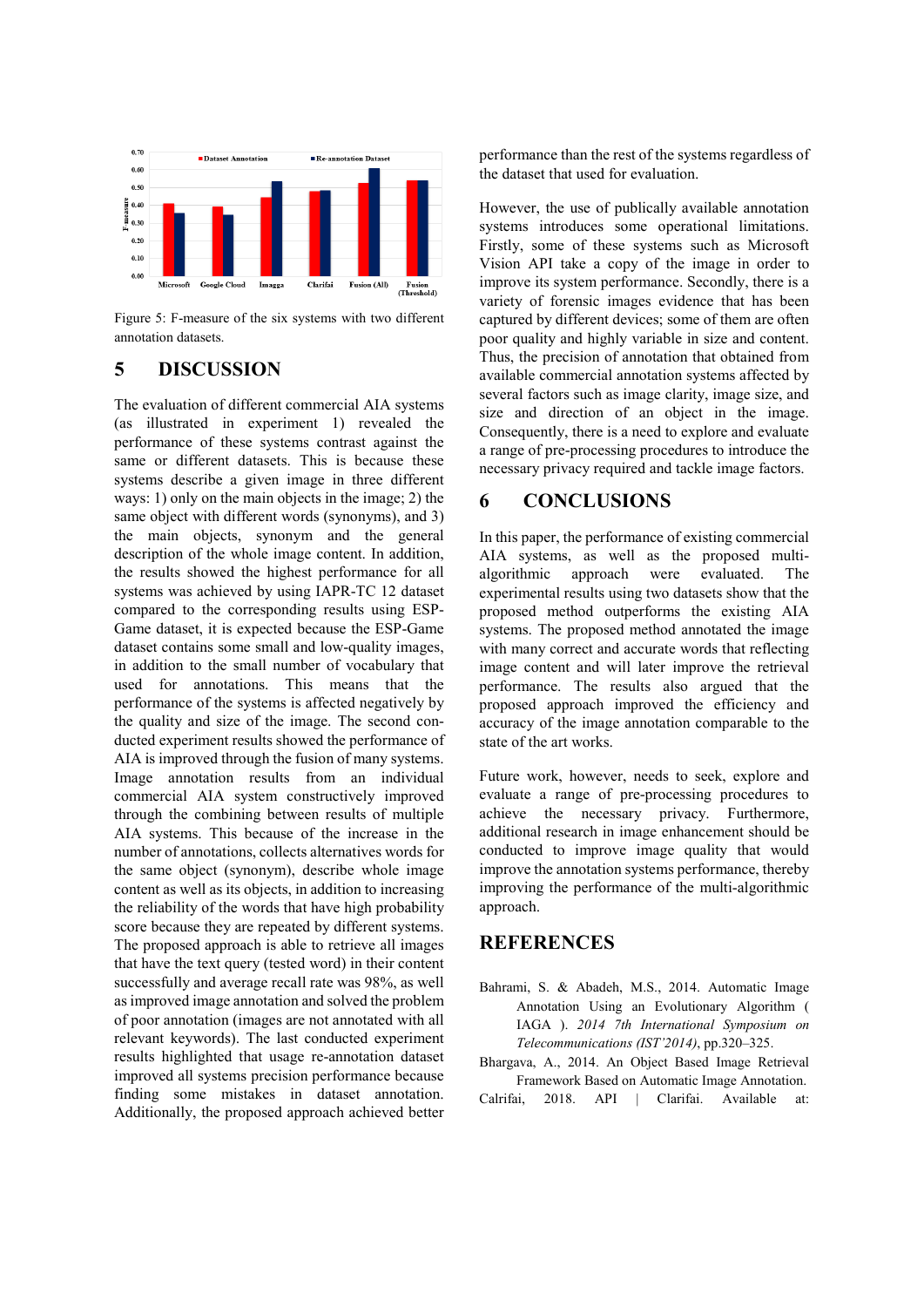https://www.clarifai.com/api.

- Al Fahdi, M. et al., 2016. A suspect-oriented intelligent and automated computer forensic analysis. *Digital Investigation*, 18, pp.65–76. Available at: http://linkinghub.elsevier.com/retrieve/pii/S174228 7616300792.
- Forensicsciencesimplified.org, 2016. Forensic Audio and Video Analysis: How It's Done. Available at: http://www.forensicsciencesimplified.org/av/how.ht ml.
- Google Cloud Platform, 2017. Vision API Image Content Analysis | Google Cloud Platform. Available at: https://cloud.google.com/vision/ [Accessed April 10, 2017].
- Hidajat, M., 2015. Annotation Based Image Retrieval using GMM and Spatial Related Object Approaches. , 8(8), pp.399–408.
- Hou, A. & Wang, C., 2014. Automatic Semantic Annotation for Image Retrieval Based on Multiple Kernel Learning. , (Lemcs).
- Imagga.com, 2016. imagga powerful image recognition APIs for automated categorization & amp; tagging. Available at: https://imagga.com/.
- Inoue, M., 2004. On the need for annotation-based image retrieval. *in: IRiX'04: Proceedings of the ACM-SIGIR Workshop on Information Retrieval in Context, Sheffield, UK*, pp.44–46. Available at: https://pdfs.semanticscholar.org/af7c/e5f0531a6607 82535dd954445c530a0c34b0.pdf [Accessed June 23, 2017].
- Lee, J. et al., 2011. Image Retrieval in Forensics: Application to Tattoo Image Database. *IEEE Multimedia*.
- Li, Z. et al., 2012. Combining Generative/Discriminative Learning for Automatic Image Annotation and Retrieval. *International Journal of Intelligence Science*, 2(3), pp.55–62. Available at: http://www.scirp.org/journal/PaperDownload.aspx? DOI=10.4236/ijis.2012.23008.
- Majidpour, J. et al., 2015. Interactive tool to improve the automatic image annotation using MPEG-7 and multi-class SVM. In *2015 7th Conference on Information and Knowledge Technology (IKT)*. IEEE, pp. 1–7. Available at: http://ieeexplore.ieee.org/document/7288777/.
- Microsoft Cognitive Services, 2017. Microsoft Cognitive Services - Computer Vision API. Available at: https://www.microsoft.com/cognitive-services/enus/computer-vision-api [Accessed April 10, 2017].
- Murthy, V.N., Can, E.F. & Manmatha, R., 2014. A Hybrid Model for Automatic Image Annotation. In *Proceedings of International Conference on*

*Multimedia Retrieval - ICMR '14*. New York, New York, USA: ACM Press, pp. 369–376. Available at: http://dl.acm.org/citation.cfm?doid=2578726.25787 74.

- Oujaoura, M., Minaoui, B. & Fakir, M., 2014. Combined descriptors and classifiers for automatic image annotation.
- Redi, J.A., Taktak, W. & Dugelay, J.-L., 2011. Digital image forensics: a booklet for beginners. *Multimedia Tools and Applications*, 51(1), pp.133–162. Available at: http://link.springer.com/10.1007/s11042-010-0620- 1.
- Singh, A., 2015. Exploring Forensic Video And Image Analysis. Available at: https://www.linkedin.com/pulse/exploring-forensicvideo-image-analysis-ashish-singh.
- SREEDHANYA, S. & CHHAYA, S.P., 2017. Automatic Image Annotation Using Modified Multi-label Dictionary Learning. *International Journal of Engineering and Techniques*, 3(5). Available at: http://www.ijetjournal.org [Accessed March 9, 2018].
- Sumathi, T. & Hemalatha, M., 2011. A combined hierarchical model for automatic image annotation and retrieval. In *2011 Third International Conference on Advanced Computing*. IEEE, pp. 135–139. Available at: http://ieeexplore.ieee.org/lpdocs/epic03/wrapper.ht m?arnumber=5329188.
- Tariq, A. & Foroosh, H., 2014. SCENE-BASED AUTOMATIC IMAGE ANNOTATION. , pp.3047– 3051.
- Tian, D., 2014. Semi-supervised Learning for Automatic Image Annotation Based on Bayesian Framework. , 7(6), pp.213–222.
- Tian, D., 2015. Support Vector Machine for Automatic Image Annotation. , 8(11), pp.435–446.
- Worthington, P., 2015. One Trillion Photos in 2015 True Stories. Available at: http://mylio.com/truestories/tech-today/one-trillion-photos-in-2015-2 [Accessed September 26, 2017].
- Xia, Y., Wu, Y. & Feng, J., 2015. Cross-Media Retrieval using Probabilistic Model of Automatic Image Annotation. , 8(4), pp.145–154.
- Xie, L. et al., 2013. A Two-Phase Generation Model for Automatic Image Annotation. In *2013 IEEE International Symposium on Multimedia*. IEEE, pp. 155–162.
- Yuan-Yuan, C. et al., 2014. A hybrid hierarchical framework for automatic image annotation. In *2014 International Conference on Machine Learning and*